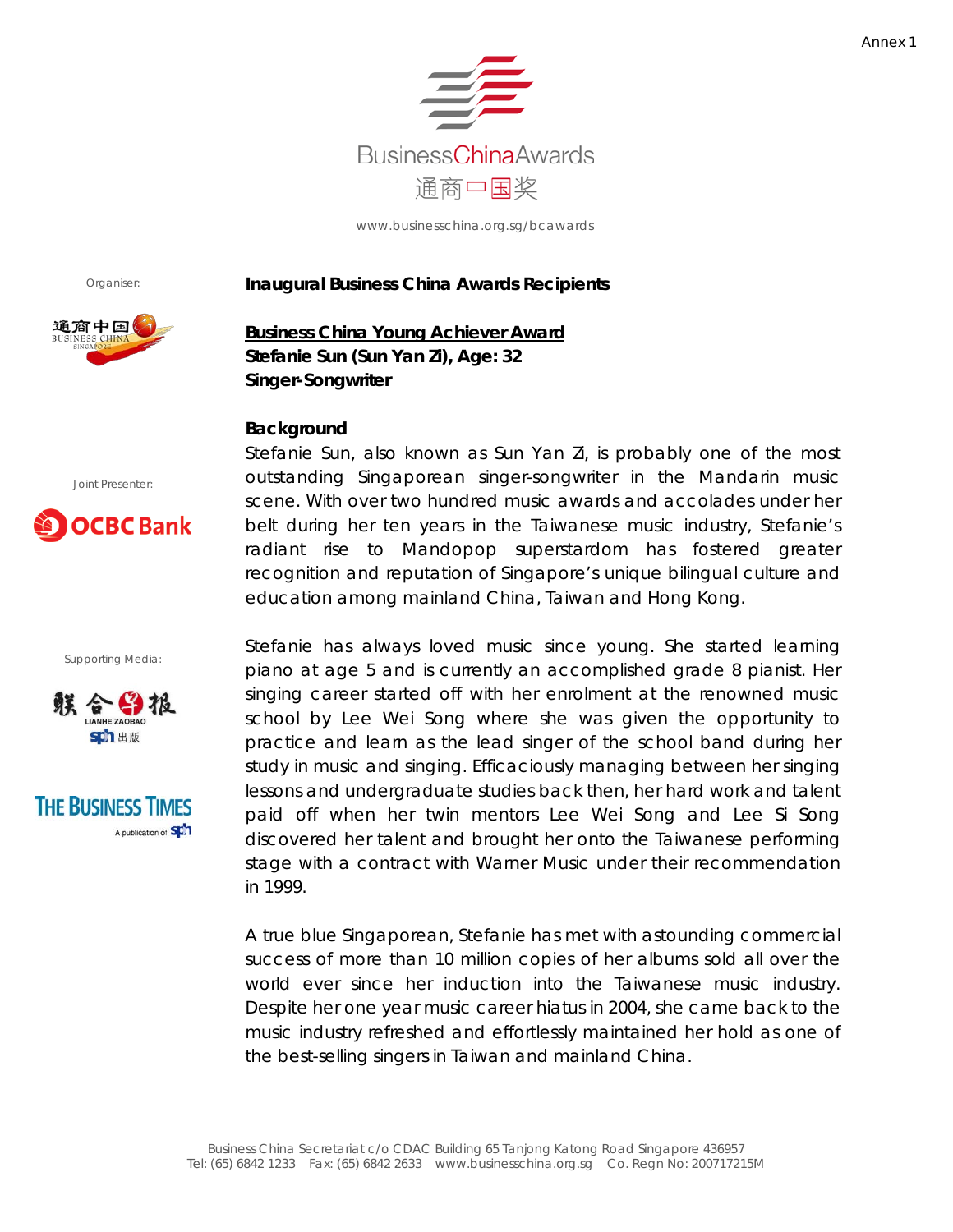

Organiser:



Singing aside, Stefanie is also an ardent reader with a wide array of books collection and is always motivated in learning new things. She is currently a Nanyang Technological University (NTU) graduate with a Marketing degree, and was awarded NTU Outstanding Young Alumni Award in recognition of her outstanding achievements in 2005.

## **Achievements**

In 2000, Stefanie released her self-titled debut album with dazzling results. Within the first year of her music career, she has earned herself a slew of best newcomer awards from regions such as China, Hong Kong, Taiwan and Singapore.

Notably, Stefanie has also bagged the hotly contested Taiwan's Golden Melody Best Mandarin Female singer award in 2005, making her mark as the first Singaporean to have won this prestigious award. Since then, Stefanie has risen tremendously to the status of pop diva in the Mandopop industry in Taiwan and has released a total of 10 albums during the span of her career. She also frequently visits Singapore, mainland China, Taiwan and Hong Kong for her regional promotional rounds and has attracted extensive fan bases in mainland China, Taiwan, Hong Kong and Singapore.

At the Shanghai World Expo 2010, Stefanie, along with Tanya Chua, JJ Lin and Ado, was featured in the special World Expo song "Every Touching Moment" and has once again done Singapore proud during this well-publicized global event hosted in Shanghai - one of the busiest cities in China.

Versatile not only in music, Stefanie is also a talent for fashion and modelling. She has since graced more than 50 magazine covers and has been popularly touted as Singapore's Kate Moss for her simple yet charming fashion style. She also had her debut appearance on the screen in the movie "12 Lotus" in 2008, a local production that was filled with retro atmosphere and poignant Hokkien songs of the 1980s era.

Joint Presenter:

# **OCBC** Bank

Supporting Media:



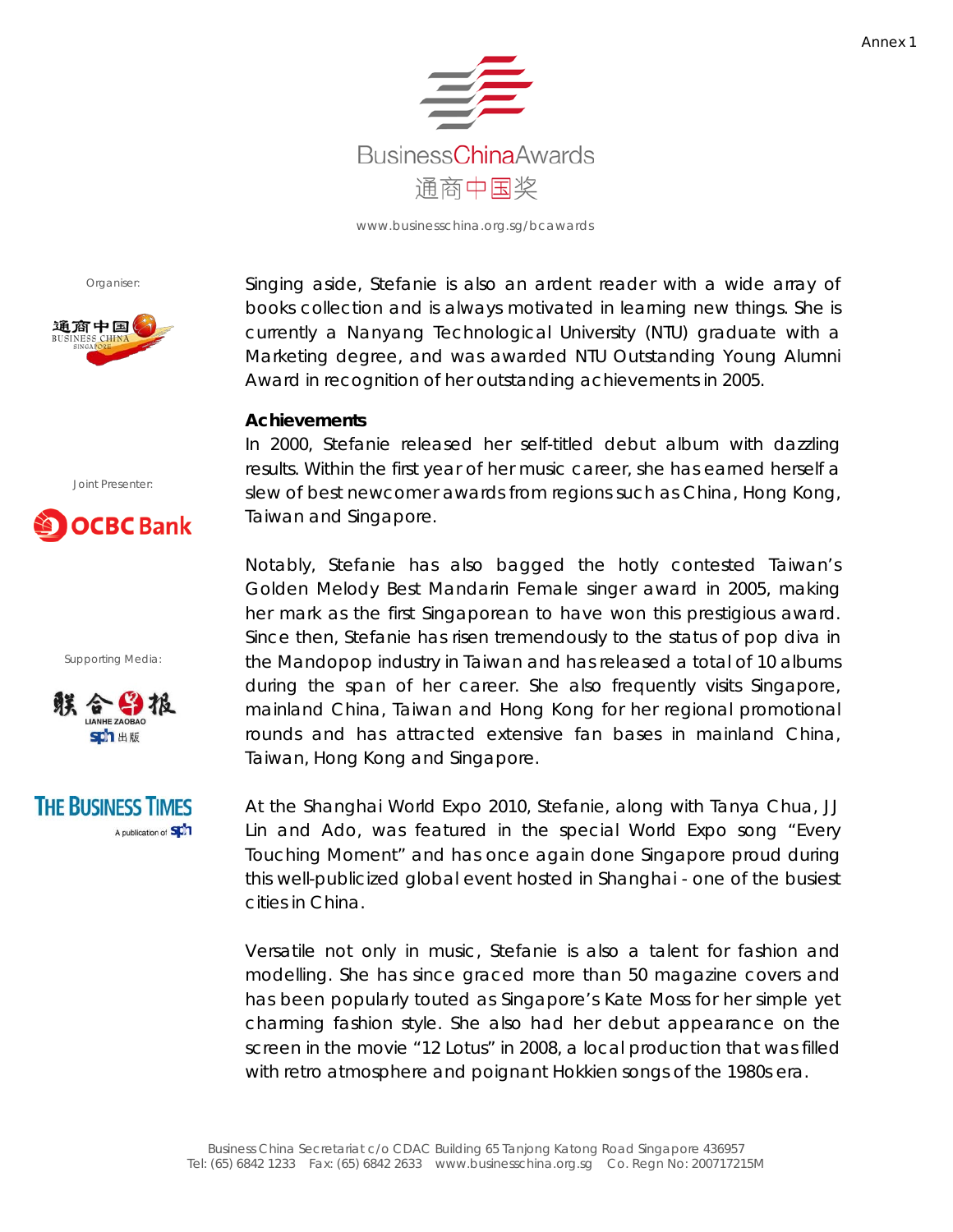

Organiser:



Recognising her stunning commercial success in the music scene and contribution to the local and international communities at her age, Stefanie was the recipient of the Singapore Youth Award (Arts and culture) in 2007 and Her World Young Women Achiever Award in 2001.

### **Managerial**

With her music career aside, Stephanie is also a graduate from Nanyang Technological University (NTU) with a bachelor degree in Business – Marketing. Her passion in music along with her expertise in marketing has inspired her to start up her very own artiste management company, Make Music.

## **Personal Quality**

Candid, down-to-earth and fun-loving, Stefanie has been a respectable role model for her international and Singaporean fans alike. Her perseverance in her music career coupled with the down-to-earth and freedom-loving personality was widely commended by fellow artistes and fans from China, Taiwan, Hong Kong and Singapore.

Commonly seen as cheerful and unpretentious by her fellow colleagues, Stefanie is also an avid advocate for charitable causes such as alleviation of poverty and emergency relief. In 2008, she was Singapore's Mercy Relief Goodwill Ambassador in the Sichuan Earthquake during which she has assisted in raising funds and warming the hearts of the Sichuan children through her sunny and sincere demeanour.

In 2007, Stefanie was the ambassador with China Music Radio charity programme which she visited popularly dubbed "leftover" children. "Leftover" children in China commonly refer to children who are left behind in their hometown or countryside by one or both parents working away from home. This prevalent phenomenon in China has resulted in detrimental social repercussions in the emotional upbringing of these children. Stefanie, being the ambassador of "hope" for these children, effectively raised the awareness of such social conundrum





Supporting Media: